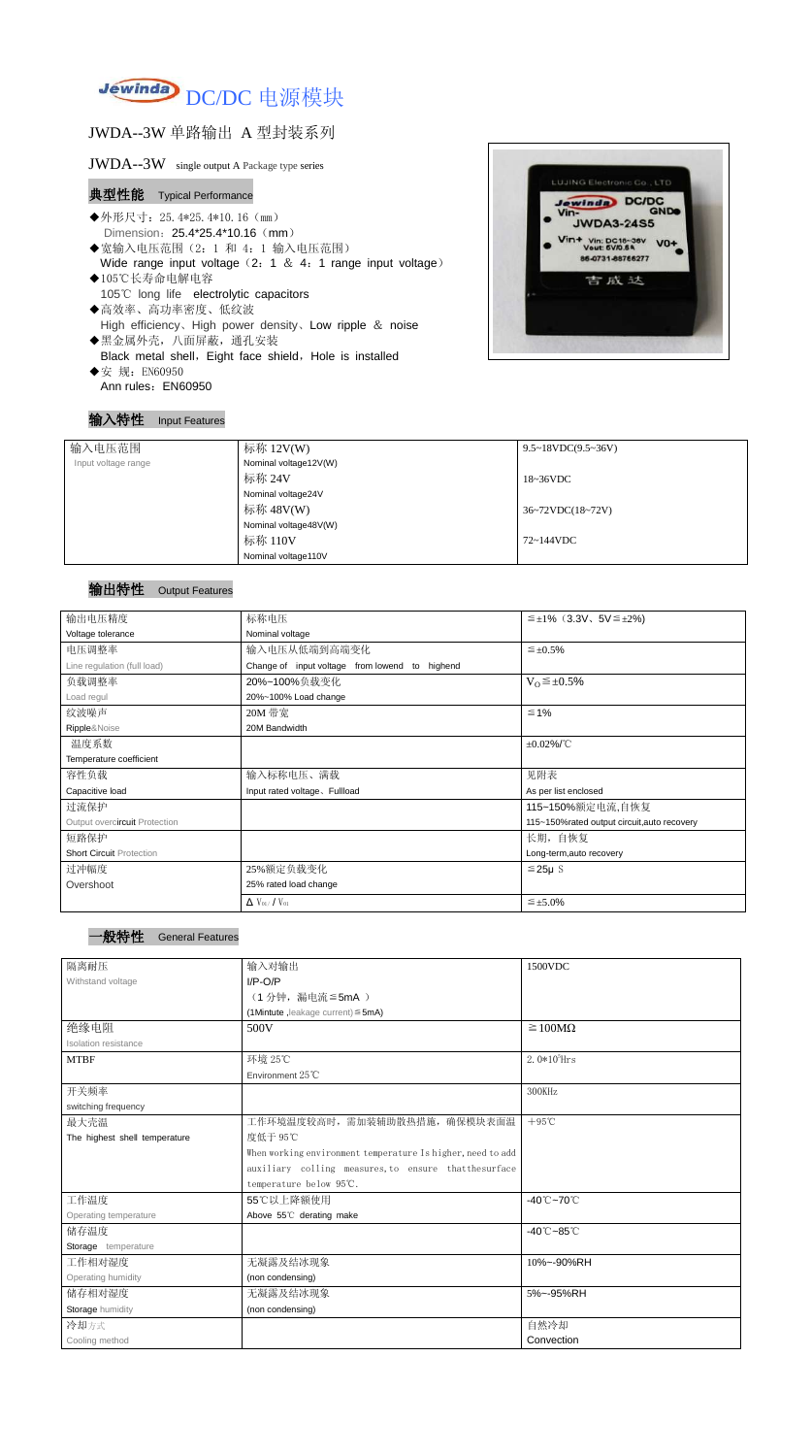#### 容性负载 Capacitive Load

命名方式 Naming Rules



#### 产品选型 Product selection

注:因篇幅有限,以上只是部分产品列表,若需列表以外产品,请与本公司销售部联系。

输出纹波噪声(峰-峰值)的测量,请参照模块测试说明中介绍的方法进行。

Note:Due to space limitations ,the above list is only for some products, If other than a list of products, please contact the Company's sales department. Output ripple noise measurement (peak - peak), please refer to the module test notes method is introduced.







单位: mm(inch)

| Vout:5V         |             | Vout: $12V$ , $15V$ |             | Vout:24V        |                |
|-----------------|-------------|---------------------|-------------|-----------------|----------------|
| 推荐值             | 最大值         | 推荐值                 | 最大值         | 推荐值             | 最大值            |
| Recommendations | Maximum     | Recommendations     | Maximum     | Recommendations | <b>Maximum</b> |
| $470 \mu F$     | $1000\mu F$ | $220 \mu F$         | $630 \mu F$ | $100 \mu F$     | 330µF          |

| 产品型号              | 输入电压范围                      | 输出电压           | 输出电流           | 纹波噪声                                   | 效率         |
|-------------------|-----------------------------|----------------|----------------|----------------------------------------|------------|
|                   | Input voltage               | Output voltage | Output current | R & N                                  |            |
| Model No.         | $V_{in}$                    | V <sub>O</sub> | $I_{\rm O}$    | $V$ $\mathrm{(}p\text{-}p\mathrm{)}mV$ | Efficiency |
| JWDA3-12S3.3(W)   | $9.5 - 18V$                 | 3.3V           | 0.91A          | 50                                     | 74%        |
| JWDA3-12S5(W)     |                             | 5V             | 0.60A          | 50                                     | 75%        |
| JWDA3-12S12(W)    | $9.5 \sim 36V(W)$           | 12V            | 0.25A          | 100                                    | 76%        |
| JWDA3-12S15(W)    |                             | 15V            | 0.20A          | 100                                    | 77%        |
| JWDA3-12S24(W)    |                             | 24V            | 0.13A          | 120                                    | 79%        |
| JWDA3-24S3.3      | $18 - 36V$                  | 3.3V           | 0.91A          | 50                                     | 74%        |
| <b>JWDA3-24S5</b> |                             | 5V             | 0.60A          | 50                                     | 75%        |
| JWDA3-24S12       |                             | 12V            | 0.25A          | 100                                    | 76%        |
| JWDA3-24S15       |                             | 15V            | 0.20A          | 100                                    | 77%        |
| JWDA3-24S24       |                             | 24V            | 0.13A          | 120                                    | 79%        |
| JWDA3-48S3.3(W)   | $36 - 72V$<br>$18 - 72V(W)$ | 3.3V           | 0.91A          | 50                                     | 74%        |
| JWDA3-48S5(W)     |                             | 5V             | 0.60A          | 50                                     | 75%        |
| JWDA3-48S12(W)    |                             | 12V            | 0.25A          | 100                                    | 76%        |
| JWDA3-48S15(W)    |                             | 15V            | 0.20A          | 100                                    | 77%        |
| JWDA3-48S24(W)    |                             | 24V            | 0.13A          | 120                                    | 79%        |
| JWDA3-110S3.3     | $72 - 144V$                 | 3.3V           | 0.91A          | 50                                     | 74%        |
| JWDA3-110S5       |                             | 5V             | 0.60A          | 50                                     | 75%        |
| JWDA3-110S12      |                             | 12V            | 0.25A          | 100                                    | 76%        |
| JWDA3-110S15      |                             | 15V            | 0.20A          | 100                                    | 77%        |
| JWDA3-110S24      |                             | 24V            | 0.13A          | 120                                    | 79%        |